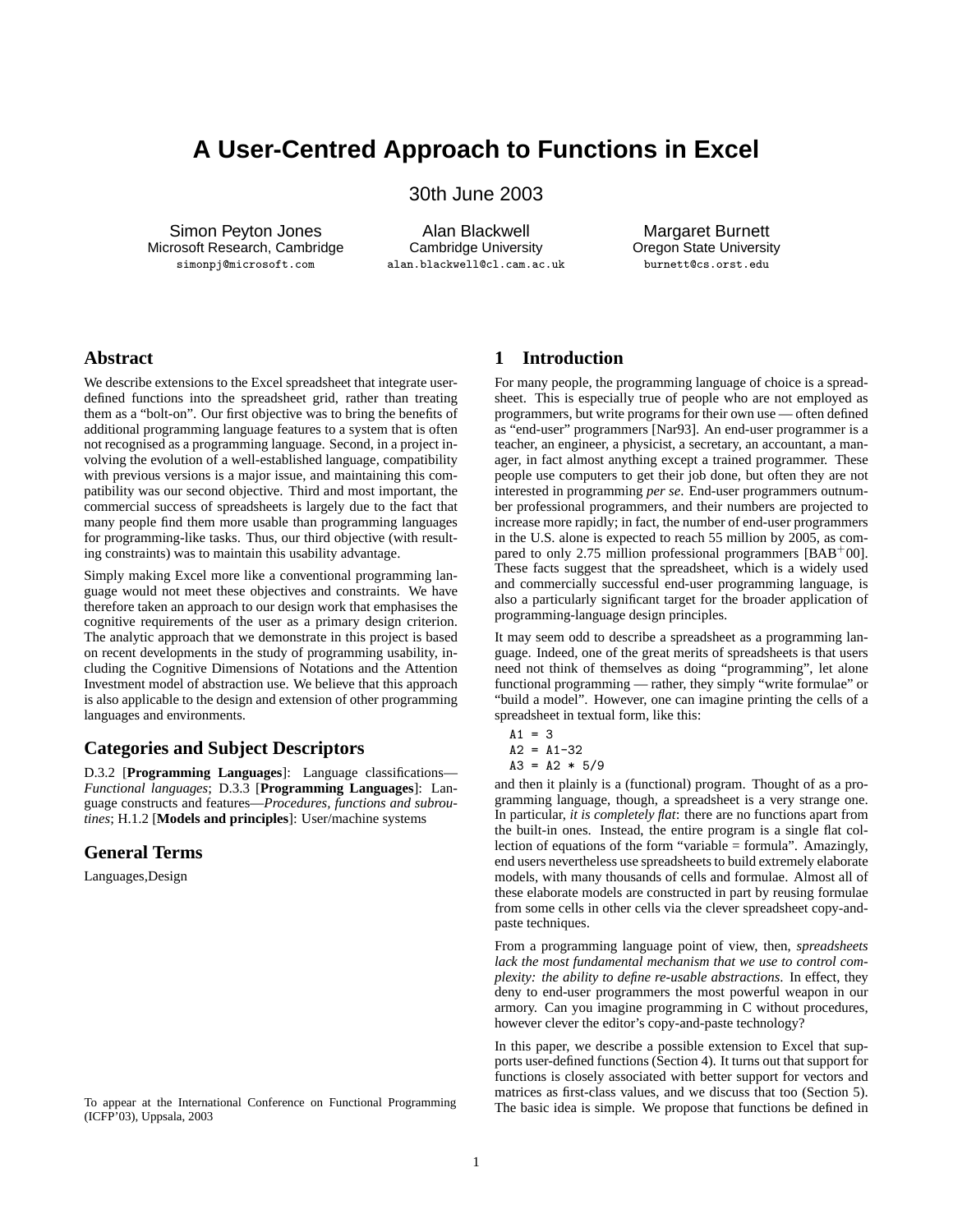terms of the formulae that are contained in a specified part of the spreadsheet. The function signature is defined by allocating some subset of the cells as function parameters.

The main contribution of our work is not the user-defined function idea *per se*, but the large amount of detailed design required to integrate this new view of spreadsheet behaviour into an *existing* product whose continued survival depends on its genuine usefulness to humans.

Because we focus on end users rather than professional programmers, usability is a fundamental concern, so we been consciously guided by research into human-computer interaction. Beyond its specific design, our work shows how principles drawn from HCI research can be applied to the design of programming environments, in a very concrete, practical way. This is important – the ultimate goal of all programming technology is to make people more productive – but other documented examples are hard to find.

We hope that the paper may also serve to remind the functional programming community of a large but mostly-ignored group of functional programmers; namely, end users. Highly-expressive programming is particularly important for this group, so functional languages are especially relevant.

We are in active discussion with the Excel developers about the possibility of including user-defined functions in a future version of Excel. Our progress in these discussions has been encouraging, but whether we will ultimately succeed in that endeavour is, of course, uncertain.

## **2 A user-centred approach to language design**

Despite the deficiencies of spreadsheets when they are considered as programming languages, it is clear from their commercial success that people find them useful and usable. This is not true to the same extent of any traditional programming language. Why not? One contributing factor may be that, although programming languages are a channel of communication between people and computers, most programming-language research is devoted to the computer end of the channel. Comparatively little research considers the people who do the programming [NC85]. It is our belief that programming language design projects should adopt a more usercentered approach, in order to maintain a sharp focus on the people who are intended to benefit from the new language features or environments being created. This is the approach that we have adopted in our own work on extending spreadsheet capabilities.

The groundwork for this project comes from specialised research into the psychology of programming and empirical studies of programmers (e.g. [BG87, CW00, DP95, GPB91, HLMC96]). It is hard, though, for a programming-language designer to find practically useful guidance from such research. Individual studies in these fields are often experimental investigations of relatively constrained contexts or points of syntax, so that it can be hard to find empirical evidence that usefully informs design decisions for new languages. Furthermore their theoretical generalizations tend to emphasise cognitive theories of problem solving, which are not readily applicable by programming language designers.

To address this problem, HCI researchers have developed structured approaches to considering human issues in programming. We single out two — Cognitive Dimensions and Attention Investment — that have been used successfully in other recent programming language and environment design projects (e.g., [LGAH02, BCACA02, BBC02]). In the following sub-sections we briefly review these two frameworks.

| Abstraction                          | What are the minimum and maximum levels of                                                                                                                                                                                                                      |  |  |
|--------------------------------------|-----------------------------------------------------------------------------------------------------------------------------------------------------------------------------------------------------------------------------------------------------------------|--|--|
| gradient                             | abstraction? Can fragments be encapsulated?                                                                                                                                                                                                                     |  |  |
| Consistency                          | When some of the language has been learnt,<br>how much of the rest can be inferred?                                                                                                                                                                             |  |  |
| Error-proneness                      | Does the design of the notation induce 'care-<br>less mistakes'?                                                                                                                                                                                                |  |  |
| Hidden                               | Is every dependency overtly indicated in both                                                                                                                                                                                                                   |  |  |
| depen-                               | directions? Is the indication perceptual or only                                                                                                                                                                                                                |  |  |
| dencies                              | symbolic?                                                                                                                                                                                                                                                       |  |  |
| Premature com-                       | Do programmers have to make decisions be-                                                                                                                                                                                                                       |  |  |
| mitment                              | fore they have the information they need?                                                                                                                                                                                                                       |  |  |
| Progressive                          | Can a partially-complete program be executed                                                                                                                                                                                                                    |  |  |
| evaluation                           | to obtain feedback on "How am I doing"?                                                                                                                                                                                                                         |  |  |
| Role-                                | Can the reader see how each component of a                                                                                                                                                                                                                      |  |  |
| expressiveness                       | program relates to the whole?                                                                                                                                                                                                                                   |  |  |
| Viscosity                            | How much effort is required to perform a sin-<br>gle change?                                                                                                                                                                                                    |  |  |
| Visibility<br>and<br>juxtaposability | Is every part of the code simultaneously visible.<br>(assuming a large enough display), or is it at<br>least possible to compare any two parts side-<br>by-side at will? If the code is dispersed, is it at<br>least possible to know in what order to read it? |  |  |

**Figure 1. Cognitive Dimensions (excerpted from [GP96])**

## **2.1 Cognitive Dimensions**

The *Cognitive Dimensions of Notations* (CDs) framework distills knowledge from the psychology of programming into a form that can help non-psychologists to assess usability at design time [GP96, BG03]. CDs are not language design rules, but instead provide *vocabulary* that enumerates concepts important to human problem solvers who are engaged in programming tasks. Many of the CDs express concepts that are already very familiar to language designers, but in an informal way. As a result, they may seem obvious, but informally familiar design concerns are easily forgotten when attempting to maximize other properties such as conciseness. The benefit of CDs lies in having an explicit list of design attributes — summarizing empirical evidence about programming language or environment attributes important to human problem solving which can be checked and referred to throughout a design project. Our own design was guided by our use of the CDs framework during the design process.

An example of a CD is *consistency*. Although most language designers know generally that consistency is a "good thing", the consistency dimension sharpens the concept by expressing it as a question: "When some of the language has been learnt, how much of the rest can be inferred?" [GP96]. Expressed in this way, the consistency dimension makes a point that is particularly relevant to our project, because it is a key to end users' likelihood of successfully *using* user-defined functions in spreadsheets.

Another example is *viscosity*: the amount of effort required to make a small change to the information structure. For example, a language that lacks procedural or functional abstraction is highly viscous, because code must be repeated. This means that changing the code later takes work, because all of its repeated locations must be changed.

Figure 1 summarises the CDs that we use in this paper. We use them in a *formative* (before-the-fact) way, to inform our design while it is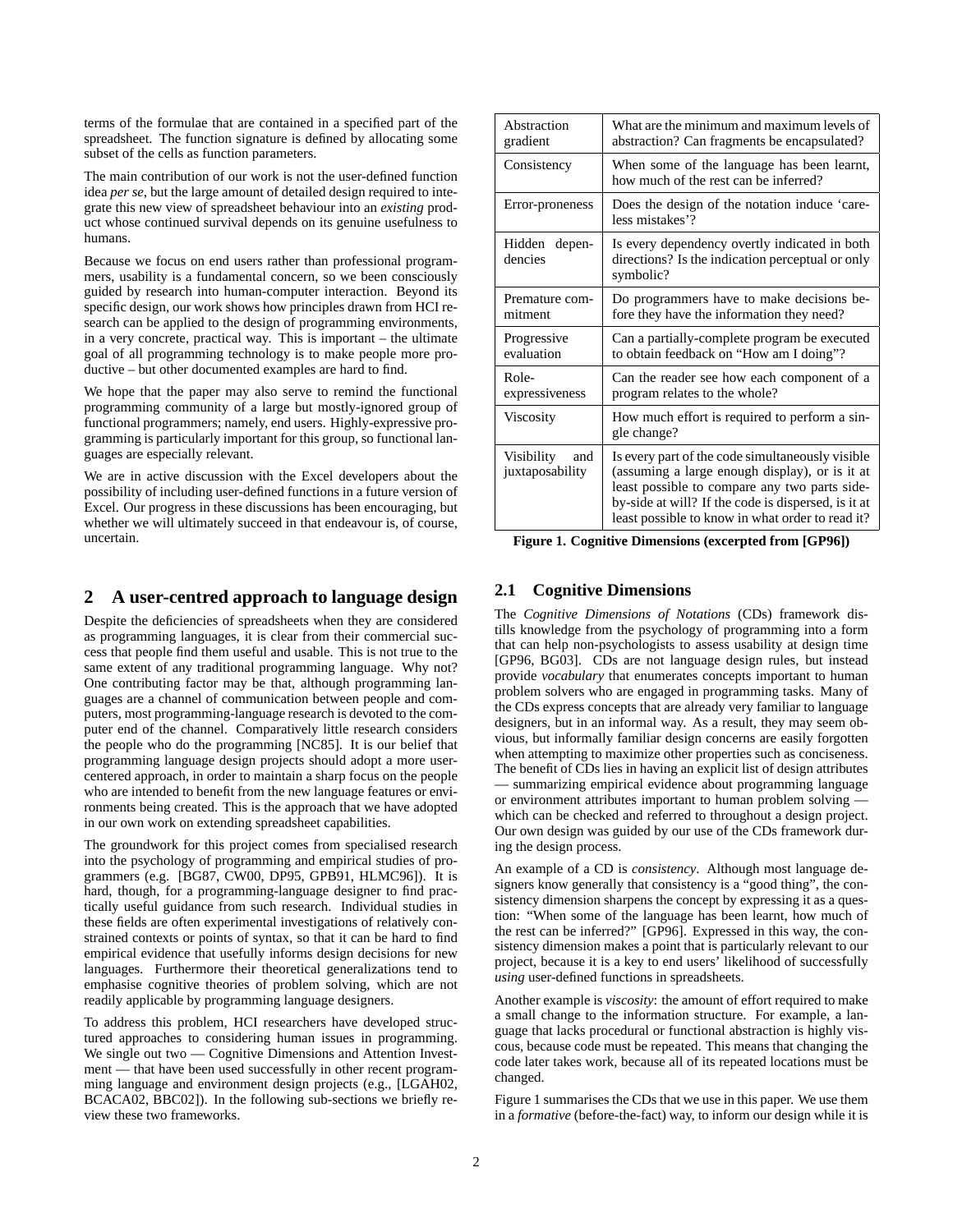taking shape, by raising warnings when a design decision is potentially at odds with research from cognitive principles of programming. Of course, Cognitive Dimensions cannot "prove" that no such problems remain. Eventually, complementary devices aimed at *summative* (after-the-fact) evaluation, such as empirical studies, are also needed.

#### **2.2 Attention Investment**

The Attention Investment model of abstraction use analyses the actions that will be taken by a programmer in terms of investments of attentional effort [Bla02]. Here is the idea. Programmers have a finite supply of time to spend concentrating on their work, or *attention*, to *invest*. They will invest their effort in activities for which their expected *payoff* exceeds the *cost*, unless the *risk* is too great. The *cost* of the investment is the amount of attention by the user that must be devoted to accomplishing a task. The expected *payoff* from that investment will be some saving of attentional effort in the future, such as by achieving a good abstract formulation to reduce the amount of effort required to cope with similar problems. The perceived *risk* is the extent to which the user believes the investment will not produce the payoff, or that it will lead to even more costs that are not yet apparent.

This simple investment model, when applied at multiple levels of granularity, can model many of the actions and decisions made during programming tasks. The model has been validated in a cognitive simulation of programmer behaviour for fine-grain decisions [Bla02], and there is evidence that it is effective in practical language design [BB02, BBC02].

As with the CDs framework, most language designers have an intuitive understanding of these issues. The model's value for our work has been in making these psychological concerns explicit, so that we can analyse and justify design decisions. As an intellectual tool for language designers, a strength of the Attention Investment model is its generality, which allows it to provide insights not produced by the more specific CD framework. On the other hand, the concrete enumeration of issues in CDs is more prescriptive of specific problems to consider, and provides sharper questions for language designers. For this reason, we consider the two approaches to be complementary intellectual tools, and use them both in the work described here.

## **3 The user-centred case for functions**

Our goal is to extend Excel by making it easier for end users to define and re-use their own libraries of domain-specific functions. Is this a good idea in the first place? After all, spreadsheets have evolved over a good number of years, so maybe the status quo is near-optimum. In this section we make the case for user-defined functions, using the language of Attention Investment to consider potential payoffs and costs from a human productivity standpoint.

#### **3.1 What are the payoffs?**

Users will invest effort if they foresee a reasonable payoff. First we must consider the potential *actual* payoffs. Whether our target audience will *perceive* these payoffs will be discussed in the relevant sections that follow.

For programming language folk it is not too hard to see what the actual payoffs of user-defined functions might be:

**Avoid repetition.** Suppose a user repeatedly types a formula such as  $IF(A6 = 0, \ldots, A6)$ , which blanks out zero values. This repeated work is tiresome. Even worse, if instead of *A*6 the user wants a formula such as  $SUM(D1:E9) * 2$ , it would have to be duplicated in the *IF* formula. User-defined

functions enable them to identify, name, and re-use code that they use again and again: thus *BLANK ZERO*(*A*6), or *BLANK ZERO*(*SUM*(*D*1:*E*9) ∗ 2).

- **Reduce errors during maintenance.** Excel encourages copyand-paste of complex formulae; but if a copied formula must be modified later, all the places it was copied before must be found and updated, which is *error-prone* (see Figure 1). A named function encapsulates the formula, thereby protecting against that source of risk. It also reduces the user's attentional cost by reducing *viscosity* (resistance to change), because the encapsulated formula needs to be changed in only one place. Our interview with an auditor at a major accounting firm revealed that he considers the problems of error proneness to be quite severe: "I will remind you that in 6 years work, checking literally hundreds of business-critical models, ... my team have never failed to find errors."
- **Real estate management.** A function call takes up only one cell to invoke, even if the function's definition spans many cells. This provides a natural way to save real estate on the invoking sheet. Real estate management is clearly important in practice: Excel has a great deal of support for it (hiding rows and columns, collapsing groups, and so on).

#### **Encapsulate and re-use domain-specific expertise.**

User-defined functions directly support re-use. Local domain experts can create libraries of functions, tailored to their particular application and context, that can be re-used by their colleagues. Our interview with another customer revealed the high potential he ascribed to this benefit: "If we can crack the ability to reuse blocks of code it will be immensely valuable, both within a spreadsheet to curb repetition, and between spreadsheets too in the form of standard libraries."

- **Intellectual property protection.** While function bodies can be manifest, they do not have to be. User-defined functions provide an easy way to encapsulate and distribute intellectual property.
- **Performance.** Behind the scenes, a function can be represented as an expression tree, compiled to byte code, JITted to machine code, or whatever, with substantial performance benefits. Interviews have revealed that for certain important user groups (notably in finance) performance is critical.

More generally, the goal is simply to provide end users with the same complexity-management tools that we take for granted as professional programmers.

## **3.2 What are the costs?**

User-defined functions are, in fact, already available in Excel; all you need do is define your function in Visual Basic<sup>1</sup>! The trouble

<sup>1</sup>Earlier versions of Excel supported user-defined functions via so-called "XLM macros", not to be confused with what Excel currently calls a "macro". XLM macros looked superficially more familiar than Visual Basic to a spreadsheet user, because the macro code was laid out on a grid of cells. The semantics of the grid was rather different to an ordinary worksheet: it was in fact an imperative programming language, with sequential evaluation and a program counter, but with Excel's formula language as a sublanguage. The attention-investment cost was still high, albeit not as high as learning Visual Basic. In fact, XLM macros are still available (right-click on a worksheet tab, select "Insert..." and pick "Excel 4.0 macro sheet"), but they are not documented or encouraged.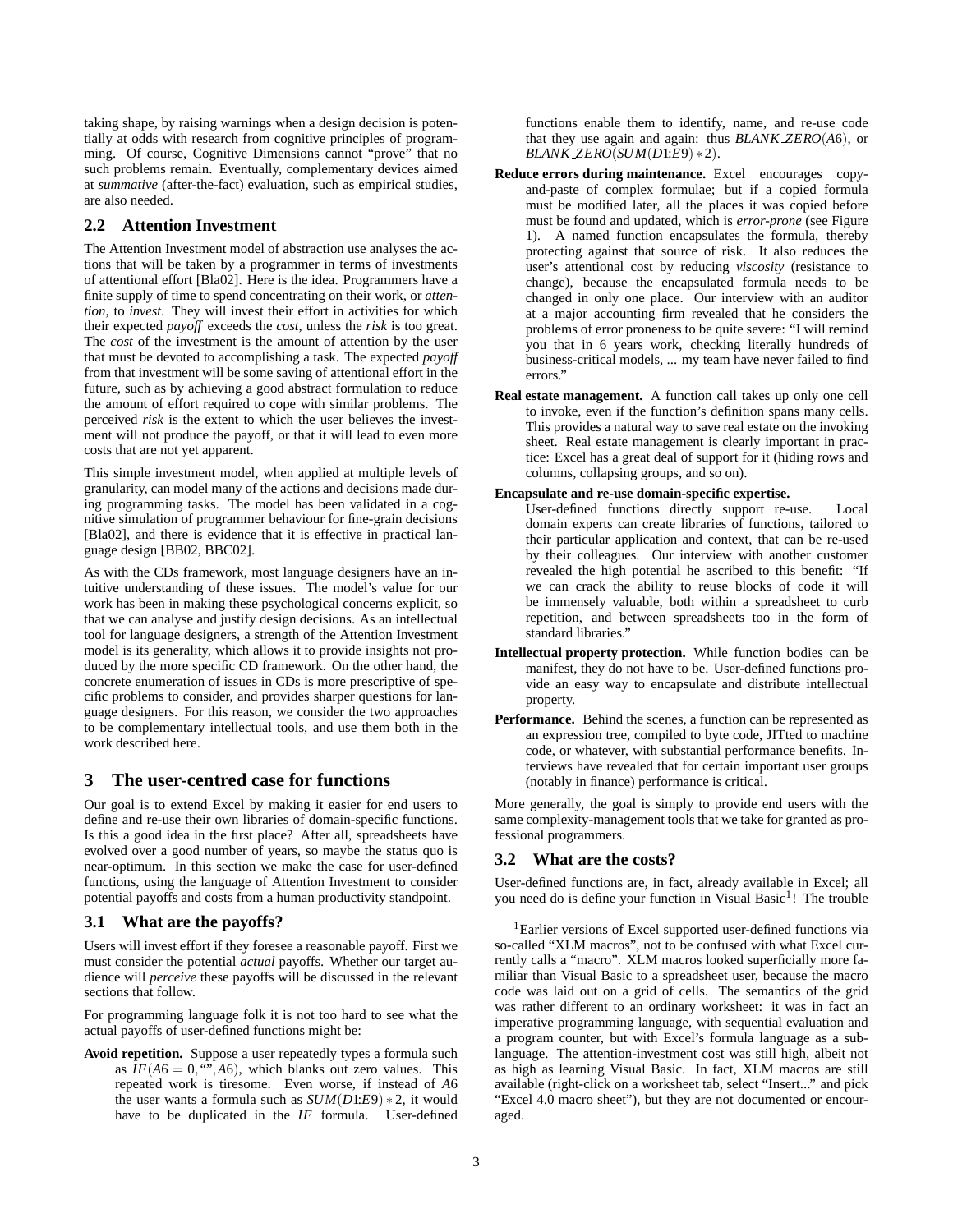is that the cost (in terms of attention investment) is very high. The programming paradigm is different (imperative instead of declarative); the notation is different (block of text instead of a grid of cells); the programming environment is different and complex (Visual Studio); the debugging model is different and less accessible (debugging in Excel means looking at values that are continuously displayed in intermediate cells, while debugging in Visual Basic means managing the Visual Studio debugger). These differences lead to high learning costs.

One of our meetings with Excel users contributed further insights into additional costs in the real world: "Excel already has the opportunity to package up oft-repeated calculations as Visual Basic functions. However, what you are proposing is much to be preferred... One [advantage] is performance; VB functions can be rather slow. ... VB functions break the audit trail; not all of their behaviour is determined by their parameters, as they can retrieve data from cells other than through the parameter list. Debugging VB functions requires programming skills; yours requires more standard spreadsheeting skills." With costs like these it is hardly surprising that many users never make the investment.

### **3.3 Costs vs payoffs: our target audience**

Our design lowers the total costs, but not to zero. In order to understand the costs of our design, it is first necessary to identify which of the learning cost elements are zero, i.e., the *prerequisite* skill set expected of the intended audience [YBDZ97]. A prerequisite is both an asset and a barrier — designers can build design features on the prerequisites, but people who do not have the prerequisites should not be expected to succeed at tasks that require those prerequisites. For our design, the prerequisites are these: users should be (1) comfortable with using a variety of built-in functions, not just the infix operators; (2) comfortable using Excel's copy/paste or replicate operations, in which a formula is systematically altered to suit its new location; and (3) able to use more than one worksheet in a workbook<sup>2</sup>. The first and the third items provide the scaffolding upon which our approach rests. The second item is tied with increasing the attention payoff, because it is in this item where the long-term maintenance costs of these users' current procedures can be reduced.

Some people use Excel for nothing more than managing and printing a list of information. Others know how to use very simple formulae, such as  $= SUM(A1: A10)$ , but nothing more. Our design has little to offer these groups, because the payoff (approximately zero) is lower than the learning costs of the prerequisites.

Our primary target audience is moderate users — those who understand the spreadsheet paradigm fairly thoroughly. Not only have they already mastered the prerequisites, but they also tackle more ambitious and long-lived applications than does the first group, so the payoff is greater.

Advanced users can also benefit. Advanced users are those who understand Visual Basic and use it to write functions they call from Excel formulae. Our design will be valuable for them if it enables them to accomplish, at lower cost or lower risk, some tasks that previously required Visual Basic.



**Figure 2. A function instance sheet (bottom) and its invocation site (top)**

# **4 User-defined functions in Excel**

How, then, should user-defined functions be added to Excel? In this section, we show how the CDs and the model of attention investment revealed the answers to a number of language design issues that arose in attempting to answer this question.

#### **4.1 Applying the consistency CD**

Recall from Figure 1, the *consistency* CD is expressed as "When some of the language has been learnt, how much of the rest can be inferred?" Since we would like our target audience, whose prerequisite skills we enumerated in Section 3.3, to be able to infer (have a low-cost way of learning) how to create, view, and modify, a userdefined function, applying the consistency CD is critical. We applied it by establishing the following ground rule, which is the key distinguishing feature of our design, relative to any commerciallydeployed alternatives. (We discuss related work in Section 6.)

*The implementation of a function must be defined by a spreadsheet, because that is the only computational paradigm understood by our target audience*.

In keeping with this ground rule, in our design a function implementation is given by a worksheet, which we call a *function instance sheet*, or sometimes just "function instance" for short. As the prerequisites list of Section 3.2 has already established, our target users bring to the table an understanding of the idea of multiple worksheets, and that worksheets can be *linked* by writing a formula in one worksheet that refers to a cell in another. To be consistent with these prerequisites, our design makes a function sheet look and behave much like a linked worksheet.

Figure 2 shows an example. The upper worksheet is an ordinary worksheet. Cell C3 contains an invocation of a user-defined function *F*2*C*, which converts temperatures in Fahrenheit to Centigrade. The implementation of *F*2*C* is given by a function instance sheet, shown below in the same figure<sup>3</sup>. The input parameter lands in cell *B*1 of the *F*2*C* function instance; cell *B*2 contains an intermediate value, while the final result is computed in *B*3. The fact that that *B*1 contains the input and *B*3 the result is also specified in the *interface panel* that appears at the bottom of every function instance, which

<sup>2</sup> In Excel, a file contains a *workbook*; a workbook consists of one or more *worksheets*, each of which has up to 256 columns and an arbitrary number of rows. Using multiple worksheets makes it easier to avoid logically separate computations "bumping into each other".

 $3E$ xcel already has facilities to show multiple worksheets one above the other.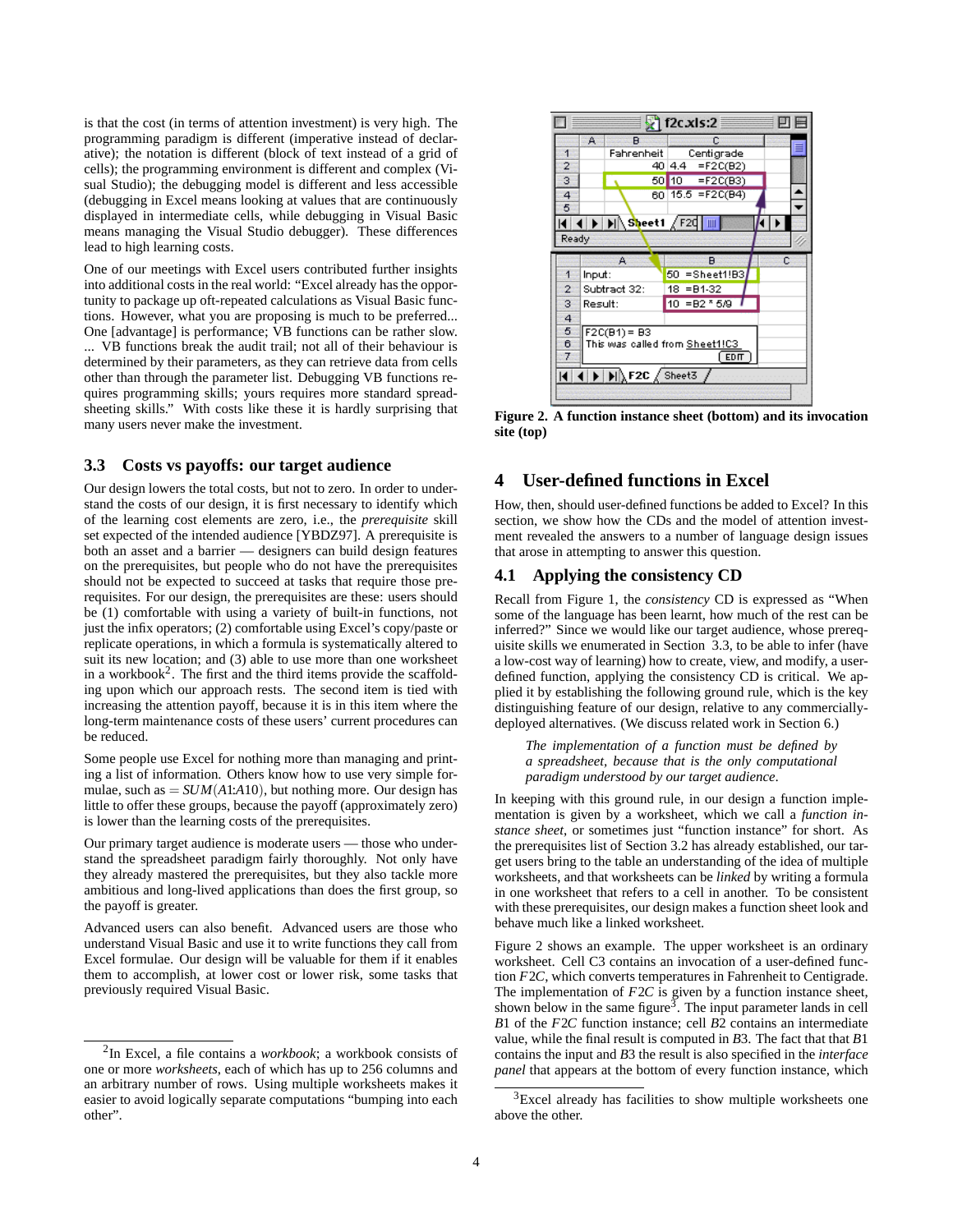defines the external interface to the function. Notice, too, that the input cell *B*1 contains the formula  $=$  *Sheet* 1!*B*3, which makes explicit where the function instance gets its input from, using Excel's existing notation for cross-sheet links. Cells *A*1−*A*3 contain commentary written by the user.

From the figure it is clear that user-defined functions are like spreadsheets in appearance. The consistency CD makes clear that they must evaluate like spreadsheets too. Thus, all values are continuously calculated and displayed. If the user changes the value in *B*3 of the calling sheet, not only is the new result of the invocation calculated and displayed in *C*3, but the values in each cell of the *F*2*C* sheet are also updated with their new values. Similarly, any change to the *F*2*C* sheet is immediately reflected by re-calculation.

To maintain consistency with other worksheets, function instance sheets can also contain formatting, funny column widths, fancy borders, charts, and whatever, all of which may help someone looking at the internals of the function. In short, an underlying principle behind every design choice has been consistency in every way possible between function instance sheets and other worksheets.

This consistency helps to align the users' *perceived* costs and risks of functions with the *actual* costs and risks. For example, a function sheet's immediate recalculation sends a visual message to the user, that these sheets are like the ordinary worksheets to which the user is accustomed.

For consistency with built-in functions, a user-defined function has exactly the same status as a built-in function, once defined. For example, Excel's existing "function-entry wizard" (a little  $f<sub>x</sub>$  button to the left of the formula bar) pops up a menu of possible functions, organised by category; when one is chosen, a second dialogue pops up with a box for each parameter, each with its name, and an accompanying summary of what the function does. In our design, all of this works the same with user-defined functions as with the built-ins.

What does the consistency CD imply about *recursive* functions, so dear to the hearts of functional programmers? While recursion still makes sense in the spreadsheet paradigm  $[BAD^+01]$ , it is much less useful than in mainstream functional languages: in the absence of algebraic data types, the only inductive type is integers — and one can iterate over integers using arrays, much as in APL (Section 5)<sup>4</sup>. Further, recursion would threaten consistency with the linked-worksheet model, because the number of linked worksheets would be data-dependent. Lastly, recursion leads to deeper invocation stacks, which translates into more function sheets potentially cluttering up the workspace, each element of which adds very little new information to the human problem solver.

<sup>4</sup>Excel also supports another, dangerous form of iteration, via circular formulae (e.g.  $A1 = A1 + I$ ). This sort of "recursion" utterly breaks Excel's basic functional paradigm, because each recalculation sweep computes a fresh iteration, so *the value of each cell changes over time*. Our proposals do not make this technique safer, nor do they intefere with it.

In short, recursion threatens consistency and potentially adds attention-investment costs without adding corresponding payoffs. For these reasons, in our design we chose not to support recursive user-defined functions<sup>5</sup>. This decision was not taken lightly, but is a conscious prioritisation of usability over generality.

#### **4.2 Visibility issues**

*Role expressiveness* and *hidden dependencies* are two CDs whose influences on our design choices can be seen in Figure 2. Excel already does a nice job of expressing each cell's role in a calculation with its color-coded rectangles; we extend this technique to make clear the roles of actual/formal parameters and the return value. Hidden dependencies ("Is every dependency overtly indicated in *both* directions?") are something of an issue in the commercial version of Excel in the presence of linked worksheets, because the dataflow arrows work only for references within the same spreadsheet. In our design, dataflow arrows can connect linked worksheets, as shown in the figure. As the figure shows, these two devices make explicit the role of the new function relative to the other worksheets.

The *visibility* CD emphasizes the importance of every part of the program being simultaneously visible (assuming a large enough display). The side-by-side aspect of *juxtaposability* (discussed in [GP96]) also brings out the importance to human problem solvers of being able to display related items side-by-side. Since cells' values and their formulae are clearly related, in our design it is possible to view formulae and values together, side by side, as shown in Figure 2. Further, following from the visibility aspect of this CD, in our design we allow display of formulae and values simultaneously in *all* visible cells, not just one cell at a time. (Excel currently allows viewing of all cells' values with only one cell's formula, or all cells' formulae with only one cell's value, and the formula is displayed in a separate window pane away from the values.)

#### **4.3 Applying the premature commitment CD**

In programming languages for professional programmers, programmers (1) first realize they want to define a function, (2) then they define that function, and (3) finally they invoke the function. Step (1) must occur before step (2), which must occur before step (3).

But our target audience does not necessarily possess the knowledge that tells them they should define a user-defined function — recall there is nothing in their prerequisites list about prior experience with user-defined functions. Any design that required the above sequence would be ignoring the *premature commitment* CD, which warns about requiring an audience to make a decision before they have the information to do so. As this CD makes clear, since the above sequence is unlikely to be followed by our target audience, our design must instead support a sequence that does not require such premature commitment. Therefore, the sequence we support is this: (1) the user has already written some code (formulae) that works well, (2) the user decides the code needs to be reused or repeated, (3) the user discovers a low-cost low-risk way to reuse the existing code through user-defined functions, and (4) the user acts upon the discovery by converting their existing code to a userdefined function, which is automatically invoked, when sensible, where the existing code used to be.

<sup>&</sup>lt;sup>5</sup>Can the user create a recursive function by accident? As in all other formula edits, if the user attempts to enter a recursive, or even mutually recursive formula, the system must attempt to compute the answer. In the process of doing so, if the system re-invokes the same function name, it can stop computing and reject the newly entered formula.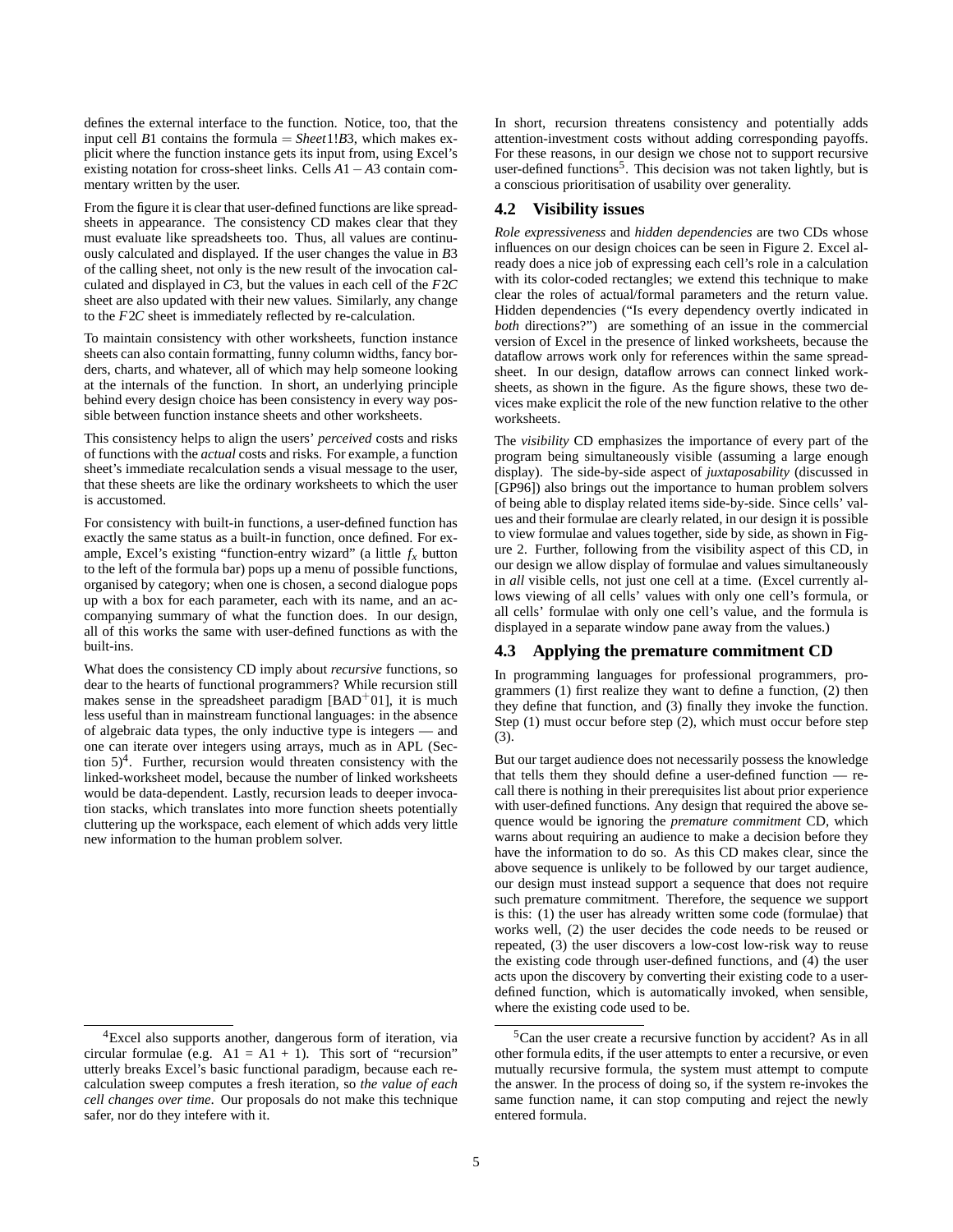To support this sequence, we allow the user to start with the code they have written in these two ways:

- Start from a formula in a single cell, or
- Start from an existing ordinary worksheet range of cells.

Note that neither case requires the user to know in advance that she is going to create a function; rather we provide ways for her to take her work so far and encapsulate it.

To create a function from a formula in a single cell, the user brings up the cell's property menu (with a right-click) and selects "Make a function using this formula". This action creates a new function sheet, displayed in a second window. Thus, the user's actual cost is low: a right-click to pop up the property menu and select the option. (Users will encounter this option when they have other reasons to pop up the cell's property menu.) Their risk of losing their invested effort in creating the previous formula is also low, since the answer in the cell remains the same. The wording of this menu option has been deliberately chosen to be non-destructive in an attempt to communicate this low risk, and the fact that there are no ellipses or sub-menus attempts to communicate the low cost.

In creating the new function, the system automatically guesses the number and order of parameters based on the formula, and replaces the original formula by an invocation of the new function, whose name is provisionally just "UNTITLED". The number and order of parameters is necessarily a guess; for example, in the formula (*A*6− 32) ∗ 9/5 are there four parameters (*A*6, 32, 9, and 5), three, two, or just one (*A*6)? Or perhaps there is just one parameter (*A*6−32). The system can make a reasonable guess, but there is no way to be sure. In any case, the user can readily fix up the guess by editing the interface (Section 4.6).

The other way to create a function is from a larger portion of an existing worksheet. To do so, the user selects a *range* of cells, rightclicks, and selects "Make a copy into a function". The original range is left unchanged, but is also copied into a new function sheet. Again, the system guesses inputs and outputs, this time based on dependencies in the range, and the user edits the result. Initially, there is no invocation of the new function.

The consistency CD arises again here, this time in opposition to concepts from Attention Investment. Clearly it is not consistent that our design for generating a function from a range of cells makes a copy, leaves the original unchanged, and does not invoke the new function – whereas generating a function from a single cell actually replaces the original formula with a call to the new function. However, the user's perception of cost and of risk could both be adversely affected if an entire range of cells' formulae were to disappear and be replaced with a single call to another sheet. Further, the likelihood of correctness of the system's guesses of inputs and outputs is lower, which means the user would have to patch up cell relationships without having the original version with which to compare. (While an "undo" button could rescue the user from such functions that seem wrong, it cannot make the *use* of functions seem less costly — instead, it simply makes it easy for the user to decide not to go forward with functions.) In essence, the cost of consistency is too high in this case, in terms of both the user's attention cost and their possible perception of the risk involved in using functions.

## **4.4 Applying the abstraction gradient CD**

In programming languages we are accustomed to distinguishing between a function *definition* (which we see in our editor) and a function *invocation* (which we only see in our debugger, as the transient contents of a stack frame). A function definition is abstract, in the sense that it does not include any actual data from a specific instance of invocation. This means that, when writing a function, programmers have to model (in their heads or on paper) the actual data that will be present when the function is invoked. This modeling process is an additional attention cost [Bla02], and causes problems for end users working with functions in other languages. These cognitive challenges are described by the CD of *abstraction gradient*.

In contrast, Figure 2 involves no definition/invocation distinction. There, the *F*2*C* function is shown not as an abstract definition, but as an actual instance of the function being invoked. This function instance is populated with "live" data originating from a specific invocation site — the cell where the function is called (the name of the actual invoking cell is in the interface panel). If there are many invocations to *F*2*C* then, conceptually at least, there are many copies of the *F*2*C* worksheet, each with the same layout and formulae, but populated with different data. There is no such thing as the "definition sheet" for a function; every function instance is populated with data from somewhere.

This means that the user can immediately see the effect of any change on some set of concrete data. This feature is analogous to the object-oriented prototype/instance model, in which the functional equivalent of a class is defined via a prototype object, from which additional copies (instances) can be made. Perhaps the best known language following this model is Self [US87]. The prototype/instance paradigm, like our function instances, reduces the user's attention cost by reducing the abstraction gradient.

The user's experience of these function instances is very similar to that of linked worksheets, bringing the benefits of a low learning cost from this consistency, but it raises some interesting design questions:

- If there are thousands of invocations of a function, how can we avoid overwhelming the user with thousands of worksheets (Section 4.5)?
- If only function instances are displayed, how can one edit the function definition (Section 4.6)?
- What are the implications for debugging functions (Section 4.7)?

#### **4.5 Managing visibility costs**

Our design greatly increases the amount and kind of logic visible in worksheets, and with that increased visibility comes the increased attention cost of managing the display. For example, when each function instance is displayed as a worksheet, there may be a great many worksheets active at once. How can the user see just the ones she wants?

Excel can display multiple *windows* simultaneously, inside the overall Excel frame. In each window, Excel displays one *worksheet* at a time. The user can select which worksheet is displayed in a window by clicking on that sheet's *named tab*. For example, Figure 2 shows a 2-window display, in each of which a different sheet has been selected.

The obvious model is to have a named tab for each function instance (since they are meant to be like worksheets), but that leads to two immediate problems. First, there are just too many of them; with a bit of copy-and-paste, it is easy to create thousands of function invocations. Second, and more subtly, it is hard to *name* the function instances — in concrete terms, what should we display on the function instance's tab to identify it? Clearly the name of the function alone is not unique; nor is the name together with the call site, because the call site's sheet will have the same naming problem if it too is a function instance.

We must provide low-cost ways for the user to navigate this sea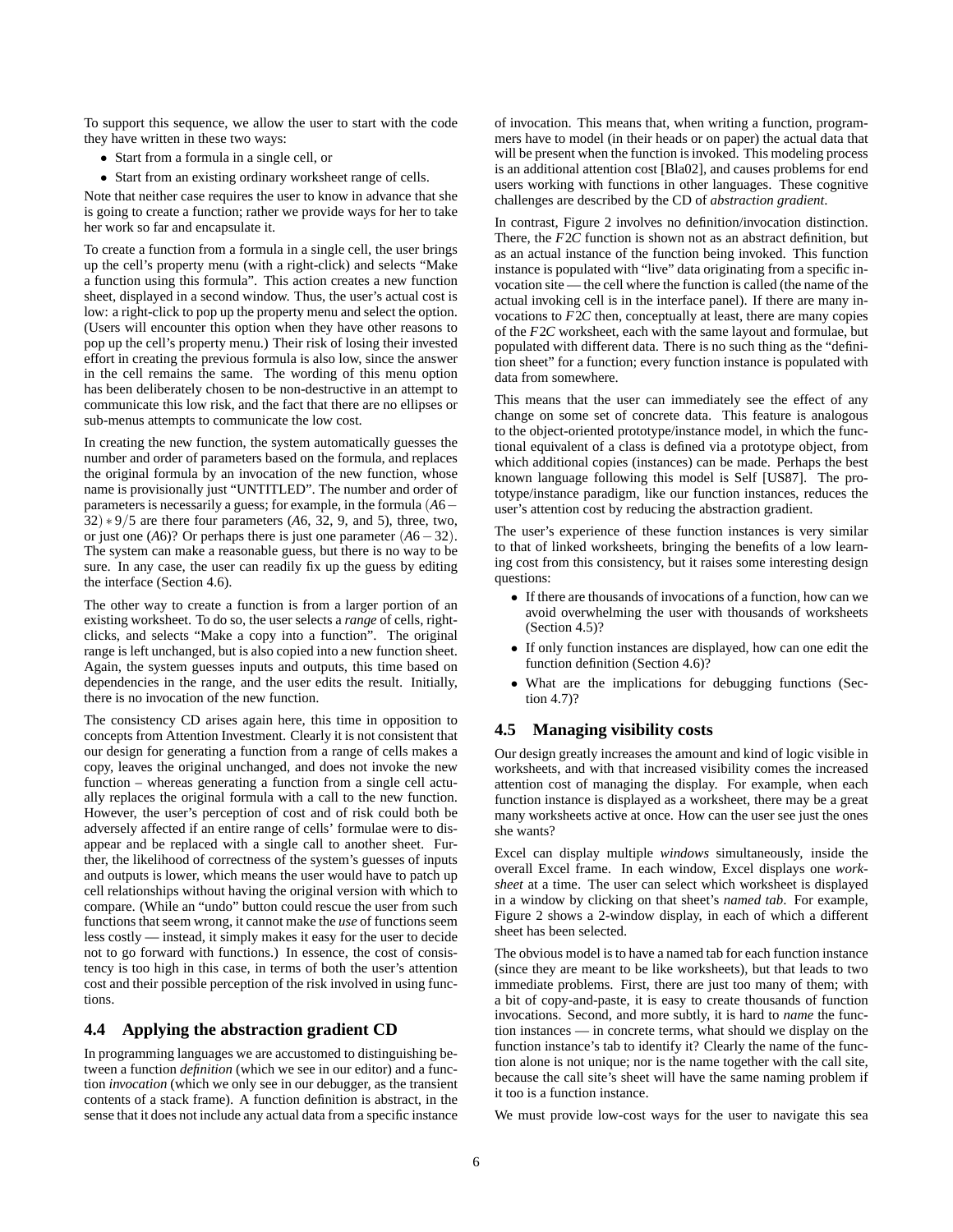| cylinder.xls:1                                                                               |                  |                  |                 |                                                    |          |                                                                     |   |  |  |
|----------------------------------------------------------------------------------------------|------------------|------------------|-----------------|----------------------------------------------------|----------|---------------------------------------------------------------------|---|--|--|
|                                                                                              | A                | B                |                 | c                                                  |          | D                                                                   |   |  |  |
| 1                                                                                            |                  | Height           |                 | Radius                                             |          | Cylinder Volume                                                     |   |  |  |
| $\overline{2}$                                                                               |                  |                  | 10 <sup>1</sup> | $\overline{4}$                                     | 502.7    | $=$ CylVol(B2,C2)                                                   |   |  |  |
| 3                                                                                            |                  |                  | 20              |                                                    | 6 2261.9 | $=$ Cy $\blacksquare$ ol(B3,C3)                                     |   |  |  |
| $\overline{4}$                                                                               |                  |                  | 30              | 2                                                  | 377.0    | =Cywol(B4,C4)                                                       |   |  |  |
| 5                                                                                            |                  |                  | 40              |                                                    | 4 2010.6 | =Cyvvol(B5,C5)                                                      |   |  |  |
| 6                                                                                            |                  |                  | 50              |                                                    | 5 3927.0 | =CylVol(B6,C6)                                                      |   |  |  |
| 7                                                                                            |                  |                  |                 |                                                    |          |                                                                     |   |  |  |
| 4   4   ▶   ▶   Sheet1 / Circ Area<br>CylVol                                                 |                  |                  |                 |                                                    |          |                                                                     |   |  |  |
| dvlinder.xls:2                                                                               |                  |                  |                 |                                                    |          |                                                                     |   |  |  |
|                                                                                              | A                |                  |                 | B                                                  |          | C                                                                   | D |  |  |
| $\mathbf{1}$                                                                                 |                  |                  |                 | This function salculates the volume of a cylinder. |          |                                                                     |   |  |  |
| $\overline{2}$                                                                               |                  |                  |                 |                                                    |          |                                                                     |   |  |  |
| 3                                                                                            | Height:          |                  | 10              | =Shett1!B2                                         |          |                                                                     |   |  |  |
| 4                                                                                            | Radius:          |                  | 4               | =Sheet1!C2                                         |          |                                                                     |   |  |  |
| 5                                                                                            | Result:          |                  | 502.7           | =CircArea(B3) * B4                                 |          |                                                                     |   |  |  |
| 6                                                                                            |                  |                  |                 |                                                    |          |                                                                     |   |  |  |
| 7<br>$CvNotB3.B4) = B5$<br>This was called from Sheet1!D2                                    |                  |                  |                 |                                                    |          |                                                                     |   |  |  |
| 8<br>9                                                                                       |                  |                  |                 | EDIT                                               |          |                                                                     |   |  |  |
|                                                                                              | $\mathbf{E}$     |                  |                 |                                                    |          |                                                                     |   |  |  |
|                                                                                              |                  | <b>MA</b> CylVol |                 | cylinder xl <sub>5</sub> :3                        |          |                                                                     | ш |  |  |
|                                                                                              | А                |                  |                 | 勁                                                  |          | c                                                                   | D |  |  |
| $\mathbf{1}$                                                                                 |                  |                  |                 |                                                    |          | This function calculates the area of a carcle. (I never can seem to |   |  |  |
| $\overline{2}$                                                                               |                  |                  |                 |                                                    |          |                                                                     | ≡ |  |  |
| remember whether to squale the radius or multiply it by 2,<br>3<br>and now I don't have to!) |                  |                  |                 |                                                    |          |                                                                     |   |  |  |
| $\overline{4}$                                                                               |                  |                  |                 |                                                    |          |                                                                     |   |  |  |
| 5                                                                                            | Input is radius: |                  | 40              | =CylVol!B4                                         |          |                                                                     |   |  |  |
| 6                                                                                            | Result:          |                  | 50.3            | $=$ PI() $*$ B5 $*$ 2                              |          |                                                                     |   |  |  |
| 7                                                                                            |                  |                  |                 |                                                    |          |                                                                     |   |  |  |
| 8                                                                                            |                  |                  |                 | CircArea(B5 called from Sheet 1!D2                 |          |                                                                     |   |  |  |
| This was [a] called from CylVol!B5<br>9                                                      |                  |                  |                 |                                                    |          |                                                                     |   |  |  |
| EDIT II<br>10                                                                                |                  |                  |                 |                                                    |          |                                                                     |   |  |  |
| Sheet1<br>∖ CircArea<br>ЫÞ<br>Cyl<br>Ш<br>◀                                                  |                  |                  |                 |                                                    |          |                                                                     |   |  |  |
| Ready                                                                                        |                  |                  |                 |                                                    |          |                                                                     |   |  |  |

**Figure 3. A function that calls another function**

of function instances. We do so by providing, for every function instance, (a) a direct "link" from a cell to the function instance(s) invoked by the formula in that cell, (b) a direct link from a function instance to the formula that invoked it, and (c) a direct connection between instances of the same function. More specifically, given an *invocation tree* (or call tree) of function instances, the user can navigate in the following ways.

*Navigating down the tree.* Suppose that a cell (on any sheet – either an ordinary sheet or a function instance) has a formula containing an invocation of a function Foo. The user selects the cell and requests<sup>6</sup> the function instance sheet for a call in that cell; in response, the sheet appears below the invoking sheet. For example, if only the top sheet of Figure 2 had been visible, and the user then interacted in this way with cell *C*3, the screen would appear as shown in the figure.

*Navigating up the tree.* Given a function instance sheet, how does the user find where in the invocation tree that sheet is? That question is answered by looking at the function instance's summary interface panel, which is always displayed at the bottom of the sheet. It says explicitly where the function is invoked from; for example "Called from *A*3 of *Sheet*1", or "Called from *B*7 of function *Foo*". In the latter case, a popup-menu triangle appears next to "Called from", which brings up the entire stack of "Called from" specifications, all the way up to an ordinary function sheet. Selecting any member of this stack causes it to be displayed in a new window, now above the current one, thereby navigating up the invocation tree. Again following the local tree navigation metaphor, the immediate invoker can be displayed by a single click on the "Called

<sup>6</sup>Via a button or right clicking and select "show sheet for Foo".

from..." link. Figure 3 gives an example of nested function invocation, showing the popup menu popped up in the *CircArea* sheet. This menu also allows the user to locate a particular function instance in the invocation tree, alleviating the "lost in hyperspace" problem.

Excel's usual behaviour when one clicks on a tab is for the specified worksheet to *replace* the one currently displayed. When navigating the call tree, however, it is very desirable to show the user both *both* the function's definition *and* its context of use at the same time the CD of *visibility/juxtaposability* again. In our design, therefore, when navigating down the tree, the current worksheet slides up the display, and the specified function instance is shown in a second window below it. Dually, when navigating up the tree, the current worksheet slides down, and the invoking sheet is displayed above it.

Function instances still have a tab, like other worksheets, but the tab displays only the name of the function. Clicking on the tab brings the most recently-viewed instance of that function to the front (without any window-shifting; this is just the normal clickon-tab behaviour). So, in effect, all the instances of a particular function share a single tab.

*Jumping across the tree.* What if the user wants to explore more than one part of the invocation tree at once? If those parts involve different functions, he can just click the tab of the appropriate function. If he wants to see them side-by-side, he can use Excel's fine existing support for juxtaposability by adding new windows.

If the two parts involve different instances of the *same* function, matters are not so clear, because there is only one tab for that function. We deal with this case by adding a drop-down menu to the function tab, which gives access to recently visited instances of the function, identified (albeit perhaps ambiguously<sup>7</sup>) by their immediate call site.

## **4.6 Applying the hidden dependencies CD**

The *hidden dependencies* CD rises to particular importance when we consider the issue of change. This CD calls attention to the danger of unintended consequences when users make changes without full awareness of the dependencies involved. The hidden dependencies CD suggests that a way to head off such problems is to make dependencies explicit. In this section, we show how our design acts upon this suggestion in two change situations: changing a function's implementation and changing a function's interface.

First, consider changes to a function's *implementation*. Obviously, the way the user edits the function's implementation is simply to change the cells on one of the function's instances, but when happens to the other instances? (Recall, there is no "master copy" of the function; every worksheet is simply an instance, of equal stature as all the other instances.)

When one makes a recurrent appointment in an electronic diary, and then tries to modify it, a pop-up dialogue box shows up saying "Do you want to alter just this appointment, or the whole series?" In our design, function editing works in the same way. If the user tries to modify a function instance, a pop-up box asks whether she wants to modify all the invocations to the function in the same way (the default), or whether she wants to create a special-purpose copy of the function for this particular invocation. (If there is only one invocation of the function, a common case when developing a function, the "modify this one or all?" question is not asked at all.) Asking

<sup>&</sup>lt;sup>7</sup>The potential ambiguity is like the "Alt-Tab" display through which the Windows operating system offers rapid, but ambiguous, navigation to running applications.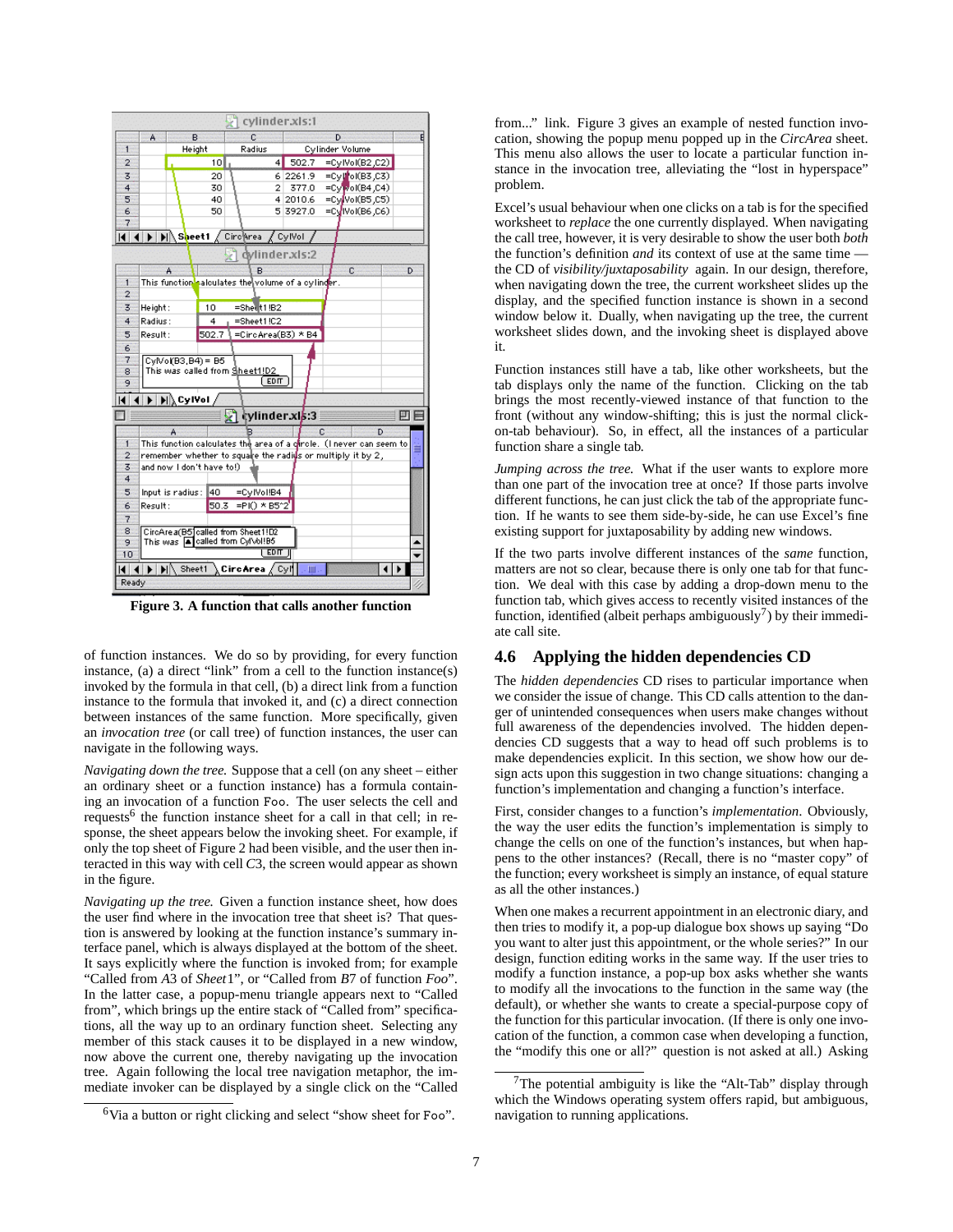the user explicitly whether she intends to make a global change, draws her attention to — and gives her control over — the dependencies impacted by the change.

If the user asks to modify all invocations of the function, the function instance becomes open especially for multiple-instance editing (with visual feedback to that effect) so that the same question is not asked repeatedly, which would greatly raise attention costs. If the user asks to modify just the current invocation, the function is automatically renamed, because it is now a genuinely new function, distinct from the original.

Second, consider changes to a function's *interface* — for example, to add a parameter, or to change the name of the function. The user's mechanics are straightforward: the Edit button on the interface panel allows the interface to be edited, by bringing up a dialogue box that shows the complete interface (which includes the function's name, information about each parameter, devices to add or remove parameters, documentation and help text, etc.) However, how the system should respond if the function has existing invocations is not always so straightforward.

If the user has changed the function's name, or the order of its parameters, the system's response is simply to make the same change at each invocation site. Deleting a parameter can work the same way. Adding a parameter is more problematic because heuristics would be needed, and any wrong guesses could "invisibly" introduce bugs without the user realizing the extent of changes being made at multiple locations, including locations not visible on the screen. Even one such occurrence could greatly increase the user's costs and perception of risk. To avoid this problem, in the case of adding parameters, the invocation sites are flagged as "broken" (e.g. Foo( $A2$ , 7) becomes Foo( $A2$ , ??, 7)). For this approach to be useful, broken instances must be easy for the user to find. Excel has a way to select<sup>8</sup>, and then visit, cells with certain properties (holding an error value, holding a boolean formula, etc). In our design, the same technique is used to find cells with broken invocations, and also cells that invoke a particular function. Any of these invocations that do not get fixed — that invoke non-existent functions or have the wrong number of parameters — will result in error values, which are Excel's equivalent of raising exceptions. Such exceptions explicitly inform the user of dependencies requiring attention due to the interface changes.

# **4.7 Applying the progressive evaluation CD**

In other programming languages, a particular function invocation may exist only fleetingly during the execution of the program. Considerable planning (and its corresponding attention cost) may be required to halt the program in a state that exhibits the fault; and even that often reveals merely that a different (often earlier) program state must be captured.

The CD known as *progressive evaluation* points the way to a solution that avoids these costs, namely to automatically reflect incrementally the specific values in each visible function instance resulting from every formula edit. The progressive evaluation CD describes this incrementality, and research shows that it is of critical importance to novice users [GP96]. Thus, in our design, debugging functions is, like any other kind of debugging in spreadsheets, an activity that can begin as soon as the code-building process begins, while the program is still incomplete. Even half-complete functions contain live data that is continuously kept up to date.

Obviously, this is quite unlike conventional debuggers: there is no notion of "stepping forward" or "setting breakpoints"; the programming model is simply a static tree of linked worksheets, all simultaneously active and up-to-date. For example, if the user should wonder why the invocation *F*2*C*(50) gives the result 10, he can look at the intermediate values that are always displayed in the *F*2*C* instance for that call, as in Figure 2.

As this example illustrates, in our design, the live data in a function instance is *persistent*<sup>9</sup>. Indeed, the entire invocation tree is persistent, so that the user can view any number of function instances in the tree simultaneously. (That is why we generally use the term "invocation" rather than "call"; it avoids the here-today-and-gonetomorrow implications of the latter term.) For example, Figure 3 shows a three-window view, showing the entire invocation tree for a small program. The absence of recursion facilitates navigation of the invocation tree: (a) its structure does not depend on the input data, and (b) repetition is expressed through matrix operations (Section 5) which do not clutter the invocation tree, rather than through recursion, which would.

Debugging functional programs has received quite a bit of attention from the programming-language community, both for strict languages [Lie84, FFF<sup>+97</sup>, TA90] and lazy ones [HO85, Nil98, SR97]. Some of these proceed by working backwards from an erroneous result (algorithmic debugging); others work forward by allowing the user to "step into" redexes that she identifies. All make strenuous efforts to present program fragments in their original source form. Our debugging model has a very different flavour to any of these, because there is no mode change between writing or modifying a program, and debugging it. Changes to the source are immediately reflected in changes of the execution. Every intermediate value is readily accessible, surrounded with any comments, related values, or other context, that the programmer originally wrote. Overall, the integration of debugging with programming is so complete that users may not even regard it as a separate activity. This integration helps to align the perceived costs of working with userdefined functions with the actual costs.

The use of progressive evaluation does not mean that spreadsheets are any more correct than other programs! Much research (surveyed in [Pan98]), has shown that spreadsheets are typically riddled with errors, and users wildly over-estimate the reliability of their spreadsheet models. Approaches have been proposed to help address these problems [RLDB98, IMCZ98, Dav96], and these approaches are directly applicable in the context of Excel-with-functions.

# **5 Matrix values in spreadsheets**

It may not seem obvious that there is any need for a matrix type in a spreadsheet. The spreadsheet itself is very clearly a visual representation of a matrix, and the conventional way of using spreadsheets is to divide the plane into individual patches, each holding a one- or two-dimensional collection of data values.

Functions change the picture, though, as the *consistency* CD makes clear. The issue is consistency of user-defined functions with builtins. Consider the built-in *SUM* function. It takes a vector or matrix as its argument; thus *SUM*(*A*1:*A*10) or *SUM*(*A*1:*D*10). Since built-in functions in Excel already take matrices as arguments, userdefined ones ought to do so too.

The next question is how. Consider a user-defined function to compute the sum of the squares of the elements of a vector. Where on the function instance sheet should the input vector reside? It could take up the first row, perhaps, but (a) we do not want to specify in the function's definition the size of the vector, (because the built-ins

<sup>&</sup>lt;sup>8</sup>This facility is not well known: Edit/GoTo.../Special...

<sup>&</sup>lt;sup>9</sup>Persistent in the user model, that is. The implementation can, of course, cache or recompute function instance data on demand using any caching strategy.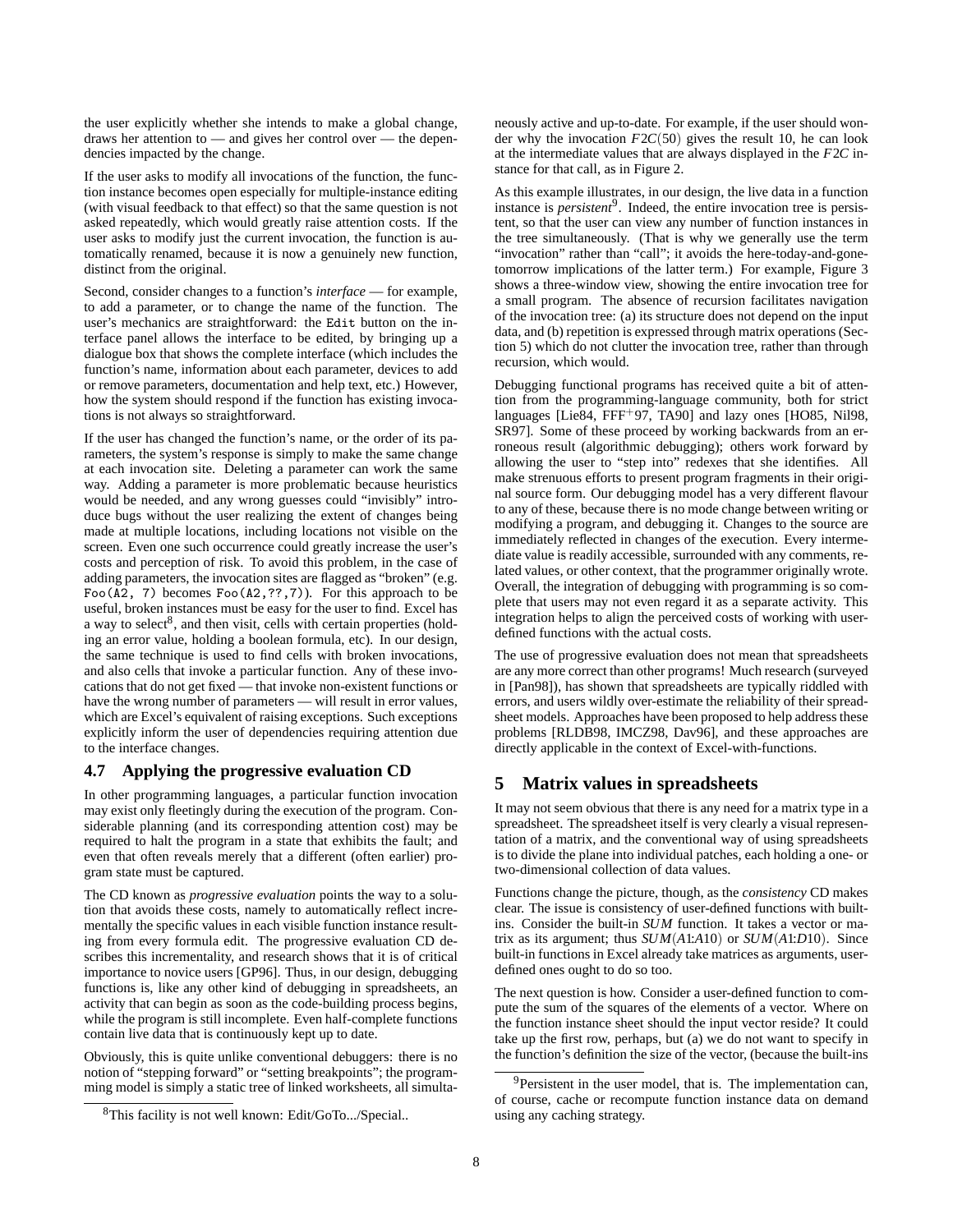accept matrices of arbitrary size), and (b) we might like a function to work on matrices and there is only room for one unbounded matrix on a worksheet!

The obvious solution is to allow an input vector (or matrix) to live in a single cell. Values in Excel carry dynamic type information – for example, strings, numbers and error values are distinguishable. All that is required is to add an extra run-time type, namely *matrix*. We deliberately use terminology that is semantically oriented ("vector", "matrix") rather than implementation-oriented ("array"). Excel already supports matrix values in so-called "array formulae", but that support relies upon explicit size information in every reference to and propagation of the array of values, which we have already pointed out violates consistency with built-in functions. Our design extends Excel by making matrices truly first-class citizens that support consistency.

The idea of matrices as first-class values, together with a rich library of functions that operate over such values, was first popularised by APL, but has been widely used since in languages as diverse as High-Performance Fortran and Haskell, among many others. The trick, of course, is how to incorporate them smoothly into Excel in a way that will be actually used by our target audience of "moderate" users (Section 3.3).

### **5.1 The ground rules**

The two cognitive dimensions of consistency and error proneness, along with the Attention Investment notions of cost and risk, led to our basic design choices:

- *Consistency*: Any formula can have a matrix as its value.
- *Consistency*: Matrices are two-dimensional, in keeping with Excel's two-dimensional paradigm. (However, a matrix element can be of any type, including a matrix, and this offers much of the power of N-dimensional matrices.)
- *Consistency*: A vector is just a special case of a matrix (1xN or Nx1). This means that horizontal vectors are not the same as vertical vectors, which is consistent with users' experience of working with rows and columns in spreadsheets.
- *Error proneness*, *cost*, *risk*: Because of Excel's default of treating empty cells as zero-valued cells for some functions, there are likely to be subtle differences between doing some kinds of matrix operations with a 1x1 matrix as versus with a constant. To avoid the risk of subtle, hard-to-find errors that could arise, we do not define a 1x1 matrix to be the same as a scalar. However, we also do not want to impose upon the user the seemingly arbitrary cost of turning scalars into 1x1 matrices. Thus, a scalar is implicitly promoted to be a 1x1 matrix in any context where a matrix is required. For example, consider a function *BESIDE* which combines two matrices sideby-side into a bigger matrix. The formula *BESIDE*(1,*B*1:*B*2) works fine, even though 1 is not a matrix; it is simply promoted to a 1x1 matrix.

#### **5.2 Reducing perceived costs and risks in working with matrices**

The user is not required to have the time and inclination to go exploring for matrix features in order to eventually discover matrices. (Recall that interest in exploring new features was not one of the prerequisites we included in defining our target audience.) Rather, a key to our design is that matrix values are likely to be automatically created when the user starts creating his or her own functions. For example, if a cell contains the formula  $= SUM(A1: A5)/4$ , and the user uses the "Make a function from this formula" technique described in Section 4.3, then the newly-created function will auto-



**Figure 4. A worksheet that manipulates vectors.**

matically have a vector input parameter (*A*1:*A*5) landing in its input cell. This provides a low-cost entry point into the use of matrix values.

Once this event has occurred, we would like the user's perception to be that the risks involved are low. Figure 4 will serve as an example to discuss the steps we have taken toward this goal.

Figure 4 shows a function *MyAvg* that might form part of a teacher's grading application. It takes a vector of marks (input cell *A*1) and a vector of weights (input cell *A*2), and computes the weighted sum of the marks (result cell *A*6). Cell *A*3 also contains a vector, the result of multiplying the marks by the weights element-wise. The formula  $= SUM(A3)$  in cell A4 adds up the elements of the vector argument to *SUM*, namely the vector in *A*3. The invocation on *Sheet*1 (not shown) would look like  $=MvAvg(A1:A5,\{1,2,2,1,2\})$ , as can be seen from the formulae in the input cells of *MyAvg*. (The notation  $\{1,2,2,1,2\}$  is Excel's existing notation for a literal vector value.)

A key to reducing perceived risk is to help the user understand the meaning of the current state. (Dropping the users into a state they do not understand is likely to increase their perception of risk, which could send them directly to the 'undo' button.) Thus, following the CD of *role expressiveness*, the roles of the matrix values in the function are explained to the user in two ways. First, the panel at the bottom shows the overall role of the matrix values in this function. Second, any cell that contains a matrix value, such as cells *A*1,*A*2,*A*3, gives a visual cue to its contents. Figure 4 gives an example of one possible cue, in which the cell contents shows the first few values, together with an arrowhead suggesting more values. Hovering the mouse over the cell brings up a scrollable floating panel, much like that for a comment, that allows the user to examine (but not modify) the value of the matrix. This, too, is shown in Figure 4.

## **5.3 A potential risk: trapped in a matrix**

From a risk perspective, we do not want the gathering of a group of values into a matrix to mean that the propagations and results of these values can never again be spread out over a range of cells. For example, in Figure 4, the values of range = *Sheet*1!*A*1:*A*5 have been gathered into a single cell  $=MyAvg!A1$ . If the range had been quite large (e.g.,  $=$  *Sheet* 1!*A*1:*A*100), most values would not be visible, except by scrolling the floating panel. If it were not possible to translate the matrix value back to a range of cells, users would be restricted as to how they could view not only that matrix, but also all future matrix values propagated from the original. Since the uses of all future propagations cannot be predicted, this would be a clear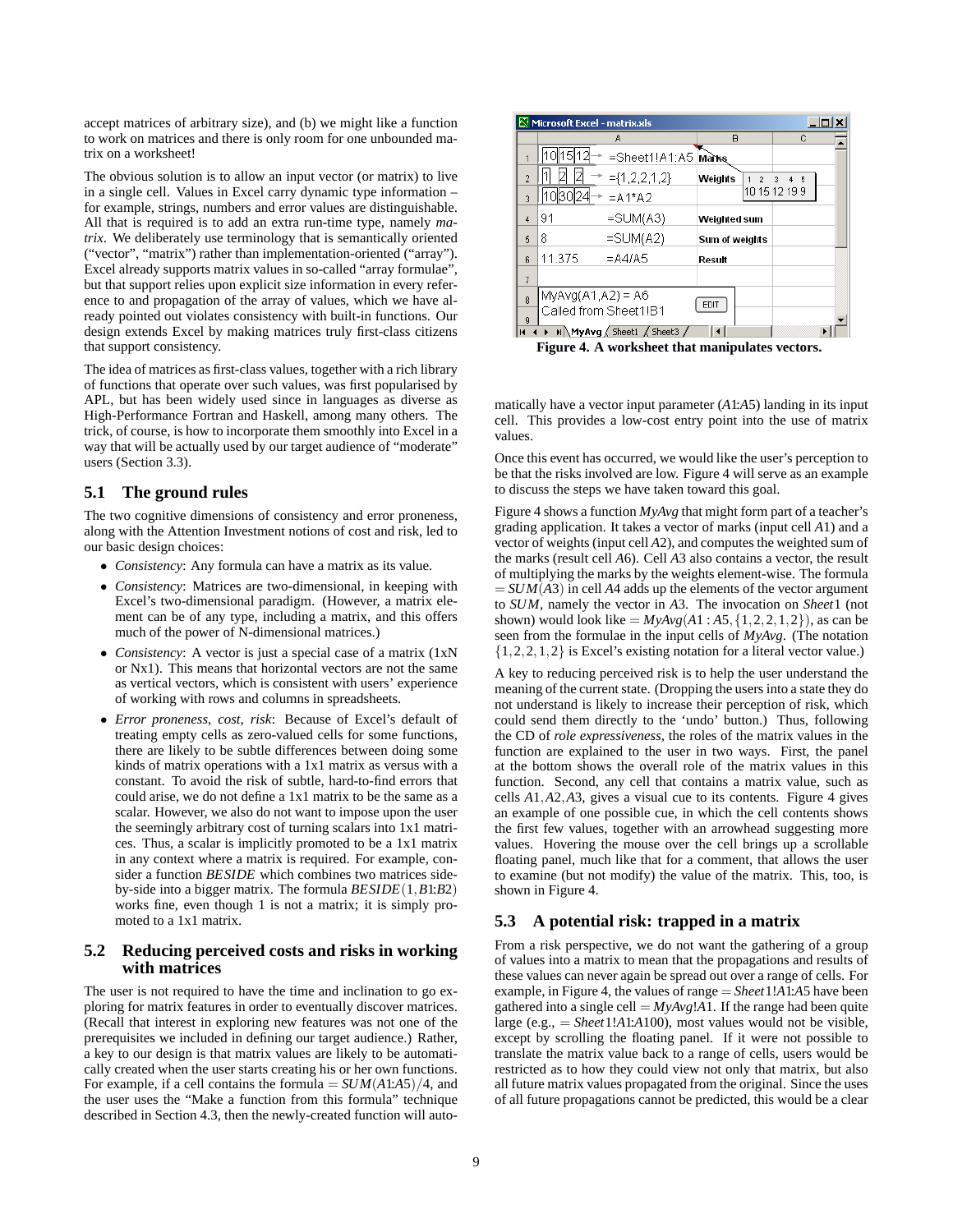case of the CD *premature commitment*, requiring people to make decisions before they have all the necessary information.

To avoid this potential risk, we allow matrix values to be spread over a range of cells. More precisely, a range of cells may be given a single, matrix-valued formula, whose value is then spread across the range. For example *A*1:*A*10 contains a horizontal vector value. To spread out a value over a range of cells, our syntax is this: select a range of cells, such as *A*1:*A*10, and type a formula, such as  $=$  *B*1:*B*12. (This is the equivalent of the strictly textual syntax of  $A1: A10 = B1:B12.$ ) The value denoted by this formula (= *B*1:*B*12) is then spread out over the selected cells (*A*1:*A*10). If the value is too small, the unused cells are blank; if it is too big, the excess values are not shown (and indeed are not accessible).

When hovering the mouse over a range of cells that share a single formula in this way, the range highlights. If the range is too small to fit the matrix value, the appropriate border(s) of the highlighted range are given a ragged edge to indicate the non-visible values. One can then drag a handle in the corner to resize the range, thereby showing more or fewer elements of the matrix.

# **6 Related work**

## **6.1 Other approaches to functions in spreadsheets**

Excel today provides user-defined functions by allowing the user to write a function in Visual Basic. We will refer to this a "trapdoor" approach, because it is simply an exit from the usual language to a pre-existing one from the world of traditional programmers.

Several research systems have supported functions in spreadsheets. Except for the Forms family (discussed next), they are all either imperative or trapdoors. Examples of trapdoors that are also imperative include Penguims [Hud94], Action Graphics [HM90], SIV [CRB+98], Spreadsheet for Images [Lev94]. Prograph [SCB96] is similar except that the trapdoor goes the other way: one takes a trapdoor out of Prograph into a spreadsheet (with imperatives in it). C32 [Mye91] uses a semi-declarative approach via a trapdoor into Lisp. (By semi-declarative, we mean that it is declarative to the same extent that Lisp itself is.)

The notion of declarative functions as multiple sheets was first introduced by Forms [Amb87]. Although Forms itself was a shortlived language, its concept of functions as multiple sheets survived in the later members of this family of languages. The concept of how to support functions as multiple sheets was extensively developed in Forms/3 [BA94, BAD<sup>+</sup>01], and this language influenced our Excel extension.

However, research systems have the luxury of not having to support existing communities or real-world needs. In light of the realities introduced by these factors, the Excel extensions described here differ from previous research in a number of significant ways. First, previous systems did not address creating a function from a preexisting formula or spreadsheet. Rather, the notion was that a user would explicitly define a function by building a spreadsheet from scratch. Defining functions from pre-existing formulae or sheets is critical for creating a gentle migration path, because it allows legacy Excel workbooks to be gradually transformed, one function at a time, as repeated code is discovered.

Second, previous research did not deal with some of the important scalability issues that related to usability, such as how to locate one of many functions and instances of the same functions. Scalability is often the critical point that determines whether solutions that look fine on toy academic problems can be truly useful. Because of its practical importance, this has been an important issue in the design of the Excel extension.

Finally, there is support in the Forms/3 approach to functions for some features that are specifically not included in the Excel extension. Two of the most noticeable such features are automatic generalization of function calls and support for recursion. Neither of these features is expected to be of importance to our target audience, and we have elected not to include them.

## **6.2 Other usability techniques**

*Empirical evaluation* (or a "usability study") is a reasonably common approach to the evaluation of new user interface designs. Many research evaluations in HCI rely on controlled experiments, where user performance on an experimental task can be compared for alternative interfaces. The problem for programming language design is how to select suitably representative tasks, reflecting both the scale and variety of potential programs that might be created. Empirical studies that address such broad questions are generally too expensive to inform a design like ours during its evolution, although they have value in a summative (after-the-fact) role. We do intend to follow standard Microsoft practice in conducting usability studies of our design before it is brought to market. We consider that this is an important reality check for any innovation.

*Empirically based design.* A few researchers have followed an approach in which empirical studies were conducted before the main design, testing specific experimental hypotheses rather than general measures of utility. Examples of this approach include the Hands language [PMM02] and SWYN [Bla01]. The similarity to our work is philosophical — in their work and ours, the emphasis is on the human from the very outset of the design process. However, these projects do not involve existing languages intended for production use, and the experiments isolate factors of interest rather than evaluating their contribution to a larger system. This means that the research process can be rather simpler than the constraints we face. Nevertheless, as most such research is published, we have been able to take advantage of findings from experimental studies testing aspects of Attention Investment, Cognitive Dimensions, and novel spreadsheet systems.

*Language design heuristics.* A popular alternative to expensive empirical studies is Heuristic Evaluation [NM90]. Summaries of good practice and of results from previous research are systematically compared to a new design, in order to apply the lessons from things that worked well, or badly, in the past. Heuristic evaluation is not normally applied to programming languages, but an exception is the reference manual compiled by Pane and Myers collecting usability factors in programming language design [PM96]. They concentrated on factors that are relevant to novice programmers, mainly because this population is seen as suffering more severely when programming languages are hard to use.

The techniques briefly surveyed in this section concentrate on evaluating and improving specific features of a language or programming environment. In our case, we wanted to approach the problem from first principles, with usability concerns driving our whole approach to the design, rather than the more common approach, which is to create a first-cut design based only on generic consideration of user concerns, that is then used as a target for more specific usability refinements based on empirical or heuristic methods. For that reason, we chose techniques that focused on the cognitive needs of programmers, rather than focusing on aspects of languages or interfaces. Attention Investment does this at a very abstract level, addressing the cognitive demands of the programming task itself. Cognitive Dimensions applies those demands in specific ways in order to anticipate usability problems. We have found the combination to be an effective approach for taking human issues into account in the design of programming languages.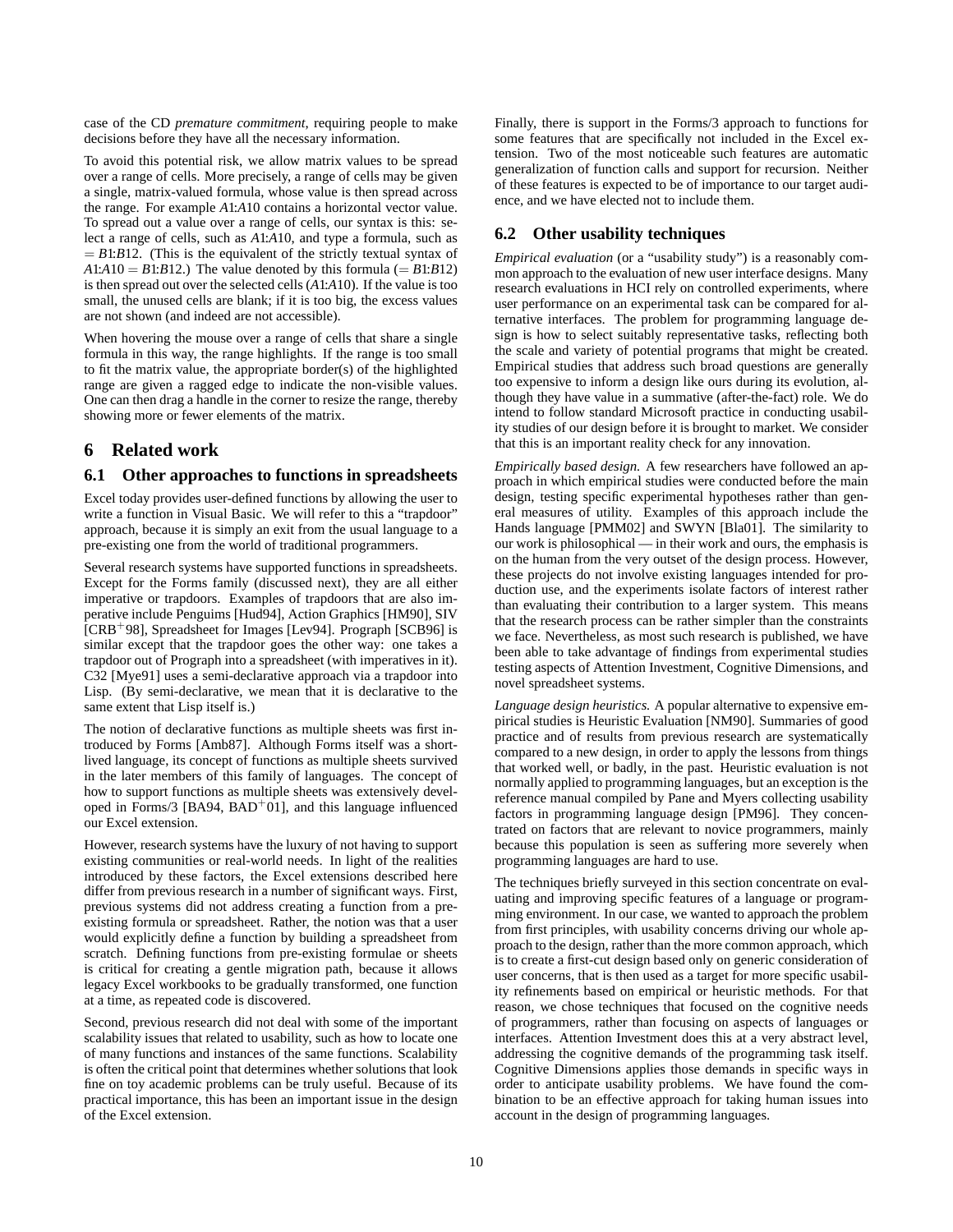## **7 Status of implementation and empirical work**

We have implemented several "demonstration of concept" prototypes that concentrate mostly on the front end of the features we have described, i.e., the aspects the user sees. The prototypes are: (1) a set of Excel macros (written in Excel's Visual Basic for Applications) that implements many of the features of userdefined functions and matrices but for a limited example; (2) a PowerPoint mock-up that demonstrates functionality through PowerPoint's event-oriented animation features; and (3) a prototype in Macromedia Director that implements a smaller subset of the features than the Excel macro implementation but for a larger range of examples.

None of these prototypes is adequate for use in a real application or for experimental evaluation, because so much user interaction with Excel relies on seamless recalculation in response to any exploratory user action. The behind-the-scenes aspects — that is, the proper evaluation semantics of sheet instantiation and recalculation — can use many of the methods that have been fully implemented in Forms/3, which can thus be regarded as a standalone prototype for those aspects. The Forms/3 implementation has been the setting for numerous empirical studies with human subjects (c.f. [BAD+01, BCACA02], but Forms/3's front-end aspects differ from those presented here, so the Forms/3 empirical work is only a precursor of empirical studies that would evaluate the approach described in this paper.

# **8 Conclusion**

We have presented a design process in which we started from a popular, but limited, end-user programming paradigm (the spreadsheet), and extended it to provide some of the capabilities of general purpose programming languages (user defined functions and matrices). We have not approached our work as a generic language design exercise. For example, we have explicitly chosen not to support some standard aspects of the functional paradigm, such as recursion. Instead, we have made design tradeoffs that give first priority to the cognitive requirements of the spreadsheet users.

The analytic approach that we have taken in this design process is based on recent developments in the study of programming usability, including the cognitive dimensions of notations framework, and the attention investment model of abstraction use. Both provide a systematic description of design criteria that are intuitively familiar, but usually applied only in an ad-hoc way by programming language designers. We have used these criteria to establish and review priorities in our design choices. We believe that this approach is applicable not only to "end-user" programmers (who are generally likely to have more difficulty learning and using new programming languages), but also to the design and extension of programming languages and environments for professional programmers.

This project is unusual as a programming language research project: not only because of the extent to which it highlights user concerns, but also in that it applies programming language insights to a product not normally considered as a programming language. The exercise is also distinctive with regard to other research in programming language usability, because we are working to *evolve* the design of a *well-established* language in practical use, rather than starting from scratch with the design of a new language for research purposes.

We believe putting human concerns at the forefront of language design will become increasingly important. The ability to integrate programming language principles with human problem solving principles when evolving established programming systems may in the future be the factor that differentiates successful applied programming language design research and practice.

## **9 References**

- [Amb87] A Ambler. Forms: Expanding the visualness of sheet languages. In *Workshop on Visual Languages, Linkoping, Sweden*, August 1987.
- [BA94] M Burnett and A Ambler. Interactive visual data abstraction in a declarative visual programming language. *Journal of Visual Languages and Computing*, 5:29–60, March 1994.
- [BAB+00] B Boehm, A Abts, S Brown, B Chulani, E Clark, R Horowitz, D Madachy, Reifer, and B Steece. *Software Cost Esimation with COCOMO II*. Prentice Hall PTR, Upper Saddle River, NJ, 2000.
- [BAD+01] Margaret Burnett, John Atwood, Rebecca Walpole Djang, Herkimer Gottfried, James Reichwein, and Sherry Yang. Forms/3: A first-order visual language to explore the boundaries of the spreadsheet paradigm. *Journal of Functional Programming*, 11:155–206, March 2001.
- [BB02] AF Blackwell and M Burnett. Applying attention investment to end-user programming. In HCC'02 [HCC02], pages 28–30.
- [BBC02] L Beckwith, M Burnett, and C Cook. Reasoning about many-to-many requirement relationships in spreadsheets. In HCC'02 [HCC02], pages 149–157.
- [BCACA02] M Burnett, N Cao, M Arredondo-Castro, and J Atwood. End-user programming of time as an 'ordinary' dimension in grid-oriented visual programming languages. *Journal of Visual Languages and Computing*, 13(4):421–447, August 2002.
- [BG87] P. Brown and J. Gould. Experimental study of people creating spreadsheets. *ACM Transactions on Office Information Systems*, 5:258–272, 1987.
- [BG03] AF Blackwell and TRG Green. Notational systems – the cognitive dimensions of notations framework. In JM Carroll, editor, *HCI Models, Theories, and Frameworks: Toward an Interdisciplinary Science*. Morgan Kaufmann, 2003.
- [Bla01] A Blackwell. See what you need: helping end users to build abstractions. *Journal of Visual Languages and Computing*, 5:475–499, October 2001.
- [Bla02] AF Blackwell. First steps in programming: A rationale for attention investment models. In HCC'02 [HCC02], pages 2–10.
- [CRB+98] E Chi, J Riedl, P Barry, P Konstan, and J Konstan. Principles for information visualization spreadsheets. *IEEE Computer Graphics and Applications*, pages 30–38, July 1998.
- [CW00] C. Corritore and S. Wiedenbeck. Direction and scope of comprehension-related activities by procedural and object-oriented programmers: An empirical study. In *International Workshop on Program Comprehension*, pages 139–148, Limerick, Ireland, June 2000.
- [Dav96] JS Davis. Tools for spreadsheet auditing. *International Journal of Human-Computer Studies*, 45:429– 442, 1996.
- [DP95] Joseph Dumas and Paige Parsons. Discovering the